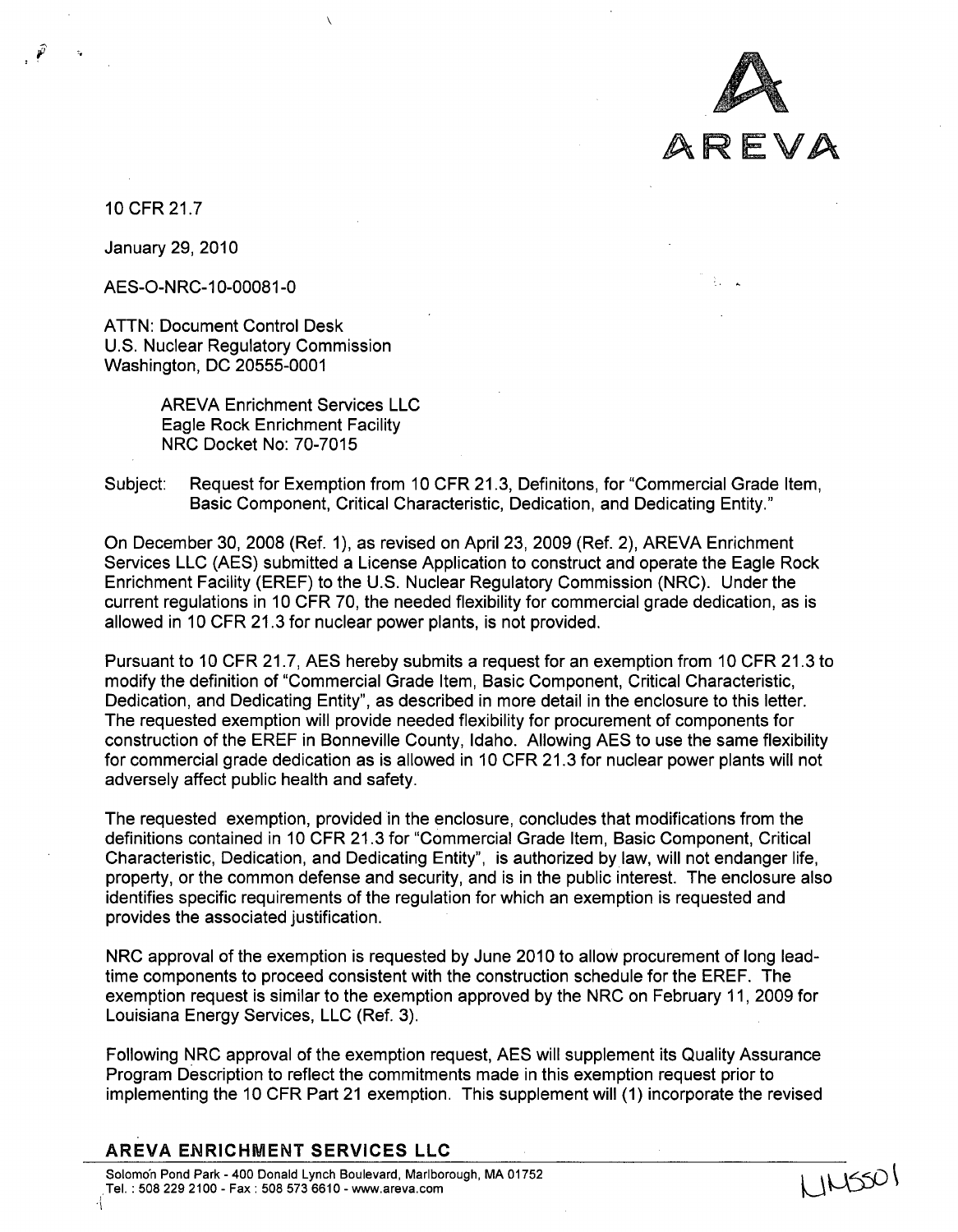AREVA Enrichment Services LLC Eagle Rock Enrichment Facility AES-O-NRC-10-00081-0 Page 2 of 2

definition of commercial grade item, along with associated definition clarifications for basic component, critical characteristics, dedicating entity, and dedication, and (2) implement a revised commercial grade item procurement strategy and dedication process, in which AES or its approved sub-contractor will assume full responsibility as the Dedicating Entity in cases where AES or its approved sub-contractor applies the commercial grade item procurement strategy.

If you have any questions, or require additional information regarding this exemption request, please contact me at 508-573-6554.

Respectfully,

James A. Kay Licensing Manager

Enclosure: Request for Exemption from 10 CFR 21.3, Definitions, for Commercial Grade Item, Basic Component, Critical Characteristic, Dedication, and Dedicating Entity

References:

- 1) **S.** Shakir (AES) Letter to the U.S. Nuclear Regulatory Commission, Application for a Uranium Enrichment Facility License under 10 CFR 70, "Domestic Licensing of Special Nuclear Material," dated December 30, 2008.
- 2) **S.** Shakir (AES) Letter to the U.S. Nuclear Regulatory Commission, Revision 1 to License Application for the Eagle Rock Enrichment Facility, dated April 23, 2009.
- 3) D. Dorman (NRC) Letter to S. Cowne (LES), Approval of Louisiana Energy Services Part 21 Exemption Request and Amendment 13 to License, dated February 11, 2009.

cc: Breeda Reilly, U.S. NRC Senior Project Manager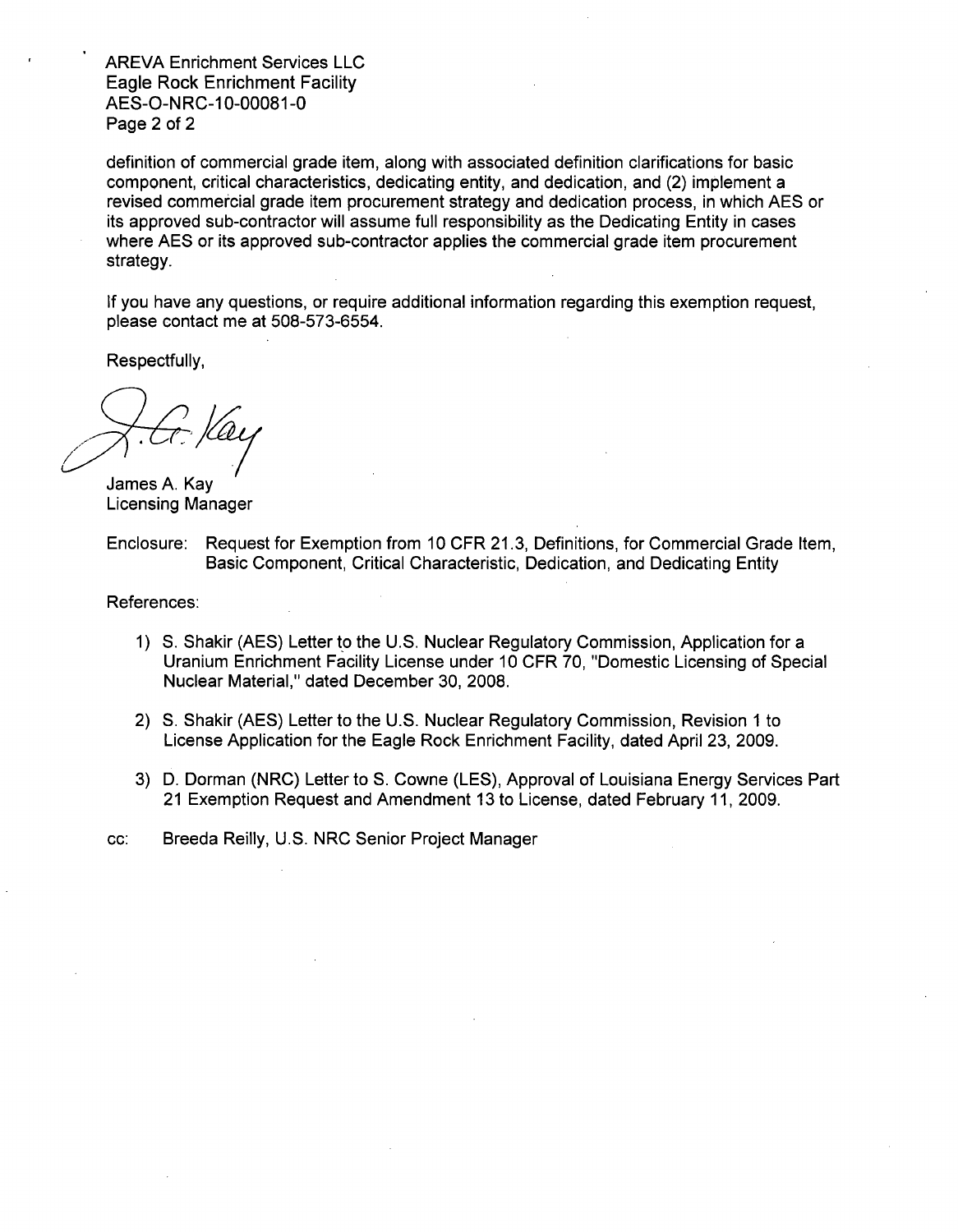# Enclosure to AES-O-NRC-10-00081-0

# AREVA Enrichment Services LLC

Eagle Rock Enrichment Facility

Request for Exemption from 10 CFR 21.3, Definitions, for Commercial Grade Item, Basic Component, Critical Characteristic, Dedication, and Dedicating Entity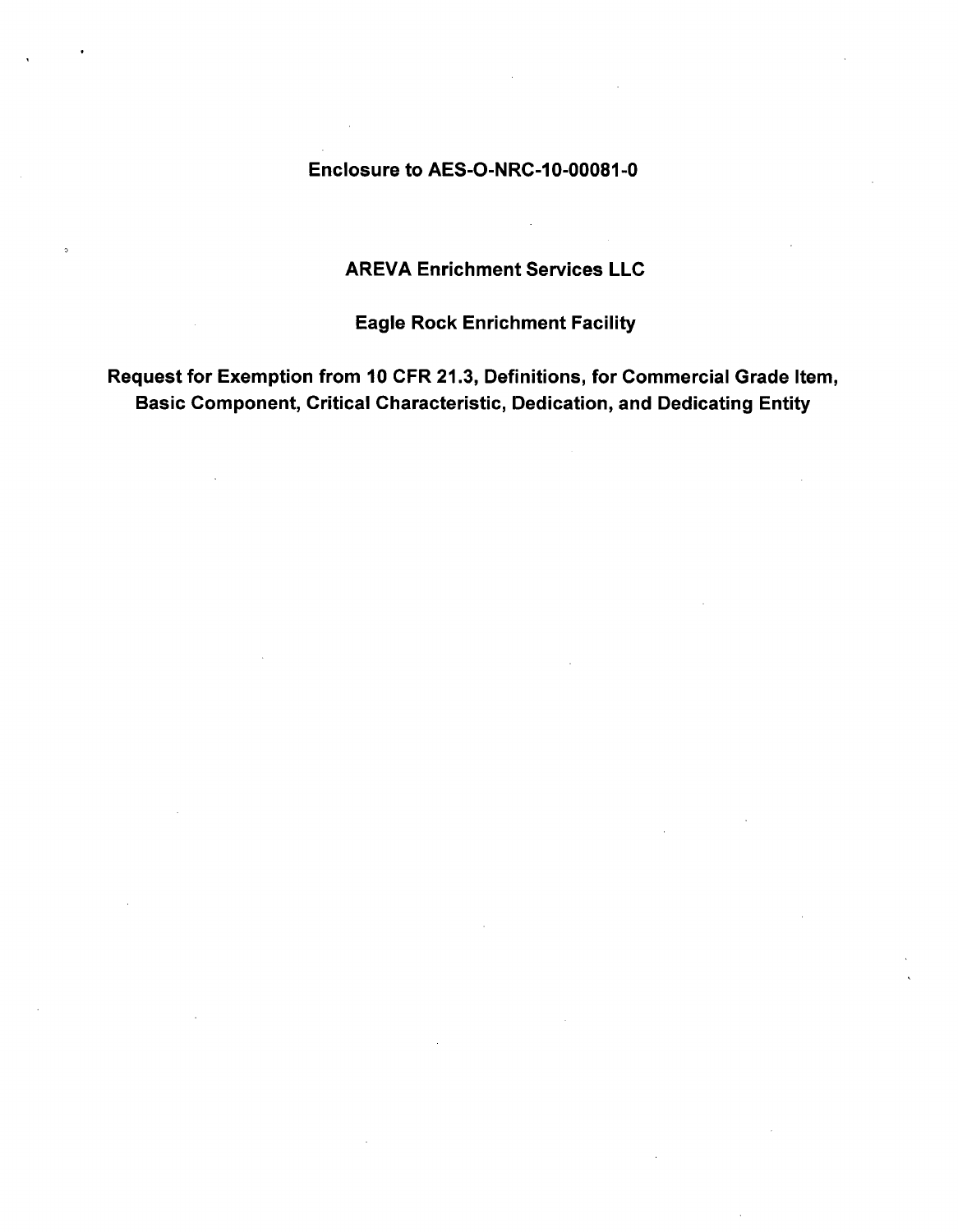#### Background

On December 30, 2008 (Ref. 1), as revised on April 23, 2009 (Ref. 2), AREVA Enrichment Services LLC (AES) submitted a License Application to construct and operate the Eagle Rock Enrichment Facility (EREF) to the U.S. Nuclear Regulatory Commission (NRC). AES is planning for procurement of long lead-time components for the EREF at the Bonneville County, Idaho site, and desires to use the commercial grade dedication process for certain unique components for this facility. In accordance with 10 CFR 21.31, Procurement Documents, each procurement document for a basic component must specify that the provisions of 10 CFR 21 apply. Each supplier of a basic component for the EREF subject to 10 CFR 21, unless it is exempted, is required by 10 CFR 21.21(a) to adopt procedures to evaluate deviations and failures to comply and notify the Commission or the purchaser of any deviations and failures to comply that are associated with a substantial safety hazard. An exemption is provided by 10 CFR 21.7 for suppliers of commercial grade items.

The definition of commercial grade items in 10 CFR 21.3, which applies to a 10 CFR 70 facility, states that a "commercial grade" item means an item that is: (i) not subject to design or specification requirements that are unique to those facilities or activities; (ii) used in applications other than those facilities or activities; and (iii) to be ordered from the manufacturer/supplier on the basis of specifications set forth in the manufacturer's published description. Because the AES facility has unique requirements for equipment that are safety significant (i.e., Items Relied On For Safety (IROFS)), the definition restricts AES' ability to use commercial grade dedication. Additionally, items (i) and (iii) stated above, are unnecessarily restrictive for defining commercial grade items and would greatly complicate, and in some cases, prohibit necessary procurement of certain components to support the design, construction, and safe operation of the facility.

Many of the manufacturers and suppliers of equipment that are needed to construct the facility (including foreign suppliers) do not have an NRC approved quality assurance program because of the high cost of maintaining and implementing such a program, and the relatively small demand of gas centrifuge uranium enrichment facilities currently under construction in the United States. Additionally, these manufacturers and suppliers do not have the evaluation and notification processes in place that would satisfy the requirements of 10 CFR 21.

In 1995, in response to a petition filed on behalf of operators of nuclear power plants, the Commission determined that the definition of commercial grade item was unnecessarily restrictive, and resulted in very limited use of the commercial grade item designation. To provide added flexibility in using commercial grade items for safety-related service, the Commission adopted a new definition of commercial grade item for nuclear power plants. The amended definition added flexibility only for nuclear power plants, and did not change the requirements applicable to other facilities and activities. In response to a comment from the public that the new definition should also apply to such other facilities and activities, the Commission stated that proposed changes for nonreactor licensees are currently being considered. See Federal Register, Volume 60, pp. 48369 - 374 (Sept. 19, 1995). No such changes have been adopted.

AES is requesting an exemption from certain definitions of 10 CFR 21.3, Definitions, that are consistent with the added flexibility given to nuclear power plants and to support procurement of long lead-time components for the EREF. AES desires to use the commercial grade dedication process for certain unique components for this facility in a fiscally prudent manner and not adversely impact the EREF construction schedule. The exemption request is similar to the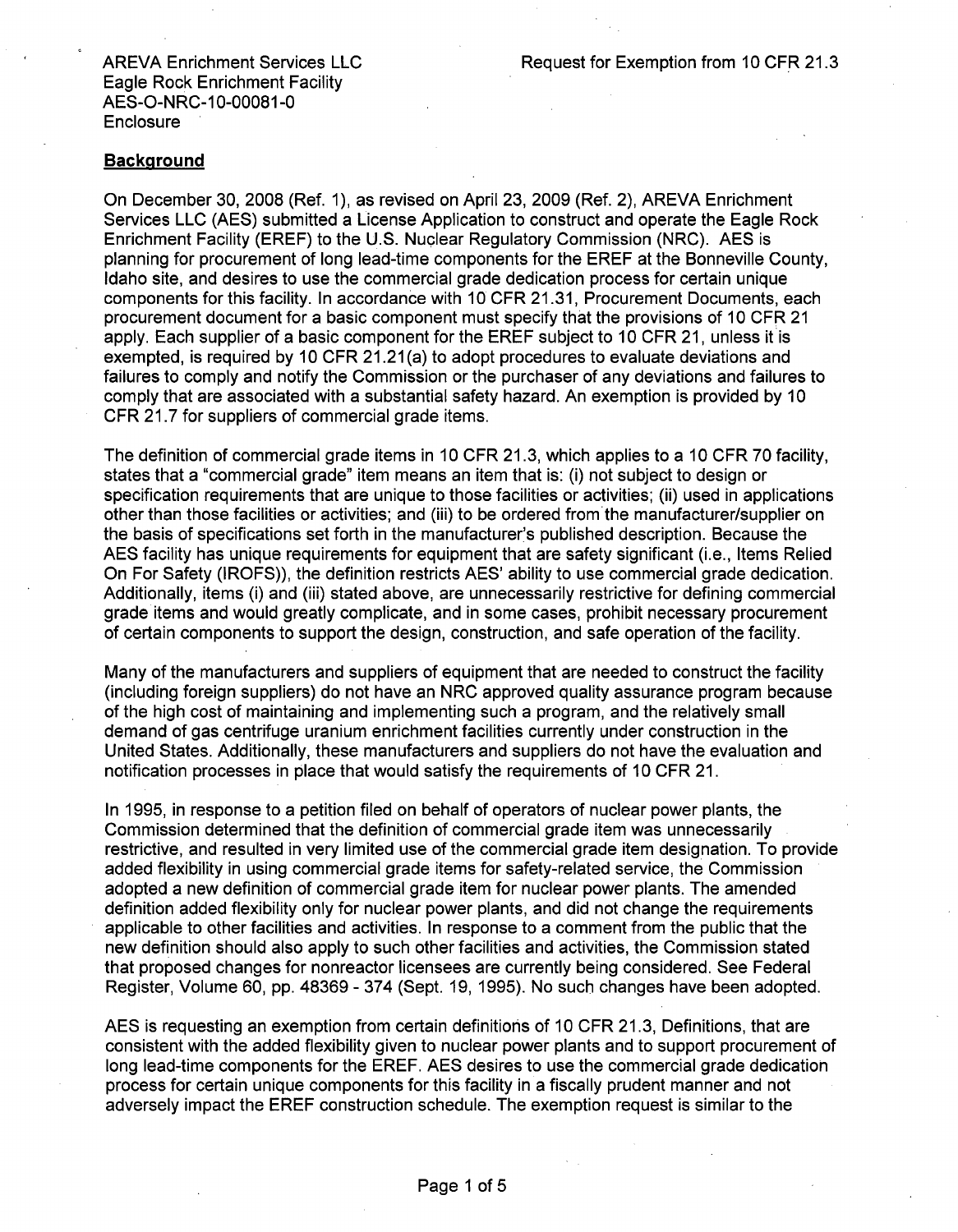exemption approved by the NRC on February 11, 2009, for Louisiana Energy Services, LLC (Ref. 3).

## Introduction

In accordance with 10 CFR 21.7, Exemptions, AES requests NRC approval of an exemption from the requirements of 10 CFR 21.3, Definitions, for *"Commercial grade item, Basic component, Critical characteristics, Dedication, and Dedicating entity."* In lieu of the current definitions for facilities and activities licensed under 10 CFR 70, AES will, upon exemption approval, revise the AES Quality Assurance Program Description (QAPD) to specify different definitions for commercial grade item, basic component, critical characteristics, dedication, and dedicating entity, based on the definitions presented below, and (2) implement a revised commercial grade item procurement strategy and dedication process, in which AES or its approved sub-contractor will assume full responsibility as the Dedicating Entity in cases where AES or its approved sub-contractor applies the commercial grade item procurement strategy. The revised QAPD would provide the same added flexibility in procuring commercial grade items for IROFS as the Commission provided for nuclear power plant licensees when it amended the definition of commercial grade item in September 1995.

AES would use the following definitions for commercial grade item, basic component, critical characteristic, dedication, and dedicating entity. These are the same definitions that the NRC utilized in the Safety Evaluation Report associated with the approval of the exemption request for Louisiana Energy Services (Ref. 3) except for the definition of *Dedication* where the NRC approved EREF QAPD is used in place of a 10 CFR 50, Appendix B quality assurance program:

*Commercial grade item:* A commercial grade item means a structure, system, or component, or part thereof that affects its Items Relied on for Safety (IROFS) function, that was not designed and manufactured as a basic component. Commercial grade items do not include items where the design and manufacturing process require in-process inspections and verifications to ensure that defects or failures to comply are identified and corrected (i.e., one or more critical characteristics of the item cannot be verified).

*Basic component:* A basic component means a structure, system, or component, or part thereof that affects their IROFS function, that is directly procured by the licensee or activity subject to the regulations in Part 70 and in which a defect or failure to comply with any applicable regulation in this chapter, order, or license issued by the Commission would create a substantial safety hazard (i.e., exceed performance requirements of 10 CFR 70.61). In all cases, basic components include IROFS-related design, analysis, inspection, testing, fabrication, replacement parts, or consulting services that are associated with the component hardware whether these services are performed by the component supplier or others.

*Critical characteristics:* Critical characteristics are those important design, material, and performance characteristics of a commercial grade item that, once verified, will provide reasonable assurance that the item will perform its intended IROFS function.

*Dedication:* Dedication is an acceptance process undertaken to provide reasonable assurance that a commercial grade item to be used as a basic component will perform its intended IROFS function and, in this respect, is deemed equivalent to an item designed and manufactured under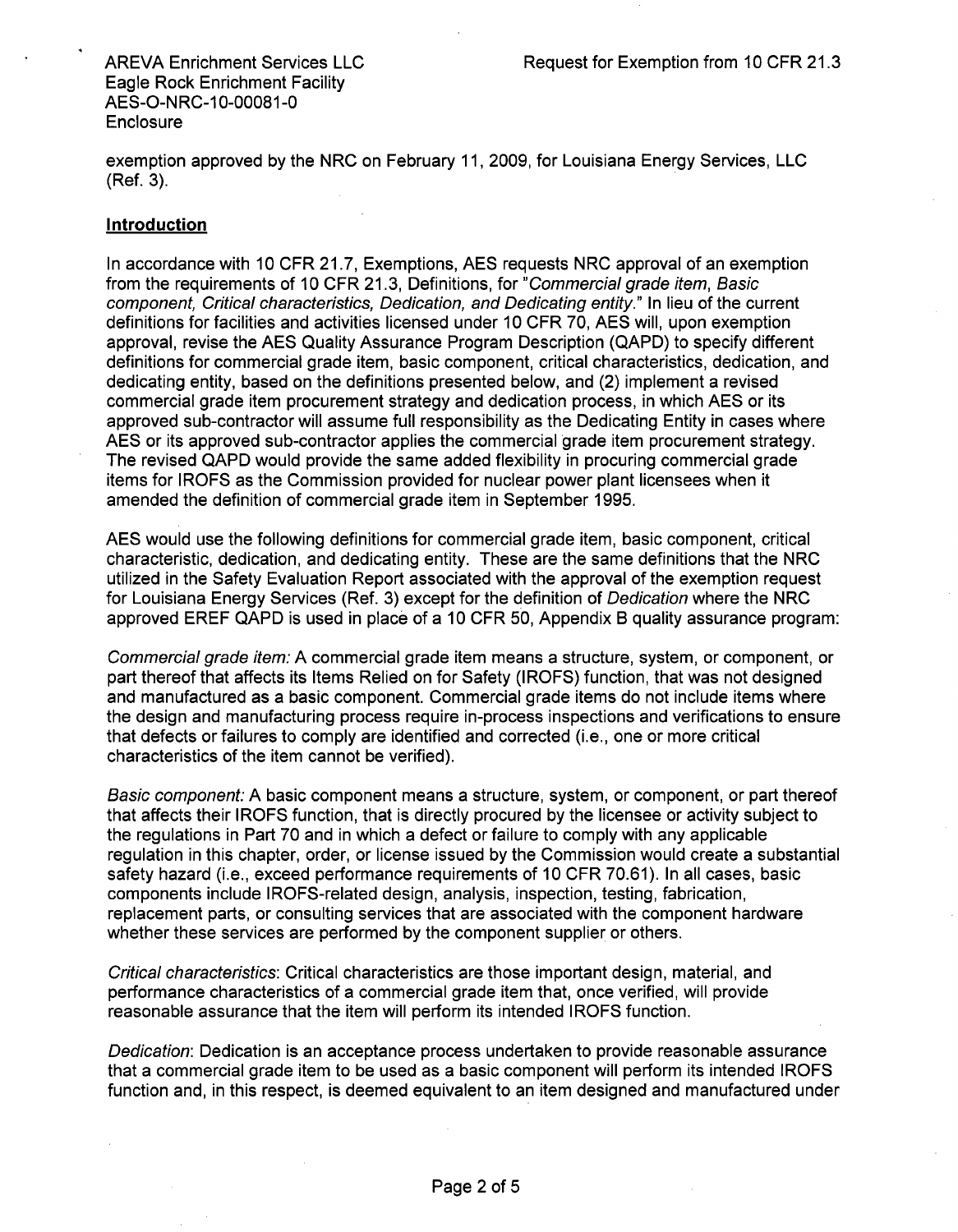QA Level **1** or QA Level 2 requirements in accordance with the EREF QAPD. This assurance is achieved by identifying the critical characteristics of the item and verifying their acceptability by inspections, tests, or analyses performed by the purchaser or third-party dedicating entity after delivery, supplemented as necessary by one or more of the following: commercial grade surveys; product inspections or witness at hold points at the manufacturer's facility, and analysis of historical records for acceptable performance. In all cases, the applicable provisions of the EREF QAPD will be used to conduct the dedication process. The process is considered complete when the item is designated for use as a basic component.

*Dedicating entity:* Dedicating entity means the organization that performs the dedication process. Dedication may be performed by the manufacturer of the item, a third-party dedicating entity, or the licensee itself. The dedicating entity, pursuant to Section 21.21(c) of this part, is responsible for identifying and evaluating deviations, reporting defects and failure to comply for the dedicated item, and maintaining auditable records of the dedication process. In cases where the Licensee applies the commercial grade item procurement strategy and performs the dedication process, the Licensee would assume full responsibility as the dedicating entity.

The ability to employ these proposed definitions would provide AES with increased flexibility to apply the commercial grade item procurement strategy for equipment procurements where the equipment would not meet the definition applicable for Part 70 licensees. This flexibility is particularly necessary in situations in which few or no suppliers are available with NRC approved QA Programs and Part 21 procedures. The proposed definitions for commercial grade item, basic component, critical characteristic, dedication, and dedicating entity would remove unnecessary restrictions and allow AES to employ an equally controlled and safe approach to item procurement that is more economical.

When applying the requested exemption, AES will implement a revised commercial grade item procurement strategy and dedication process, in which AES or its approved sub-contractor will assume full responsibility as the Dedicating Entity in cases where AES or its approved subcontractor applies the commercial grade item procurement strategy, for compliance with identifying and evaluating deviations, reporting defects and failure to comply for the dedicated item, and maintaining auditable records of the dedication process. For the EREF, a substantial safety hazard is a deviation that affects the ability of an IROFS to meet the applicable performance criteria of 10 CFR 70.61.

#### The Requested Exemption is Authorized By Law

The NRC has the authority under the Atomic Energy Act to grant exemptions from its regulations if doing so would not violate the requirements of law. This exemption is authorized by law as is required by 10 CFR 21.7. No law exists that precludes the activities covered by this exemption request. The provisions of 10 CFR 21.3, "Definitions," were adopted at the discretion of the Commission consistent with its statutory authority. No statute required the NRC to adopt the specific provisions from which AES seeks an exemption. Rather, the NRC may determine that alternative means are adequate to provide reasonable assurance of safety.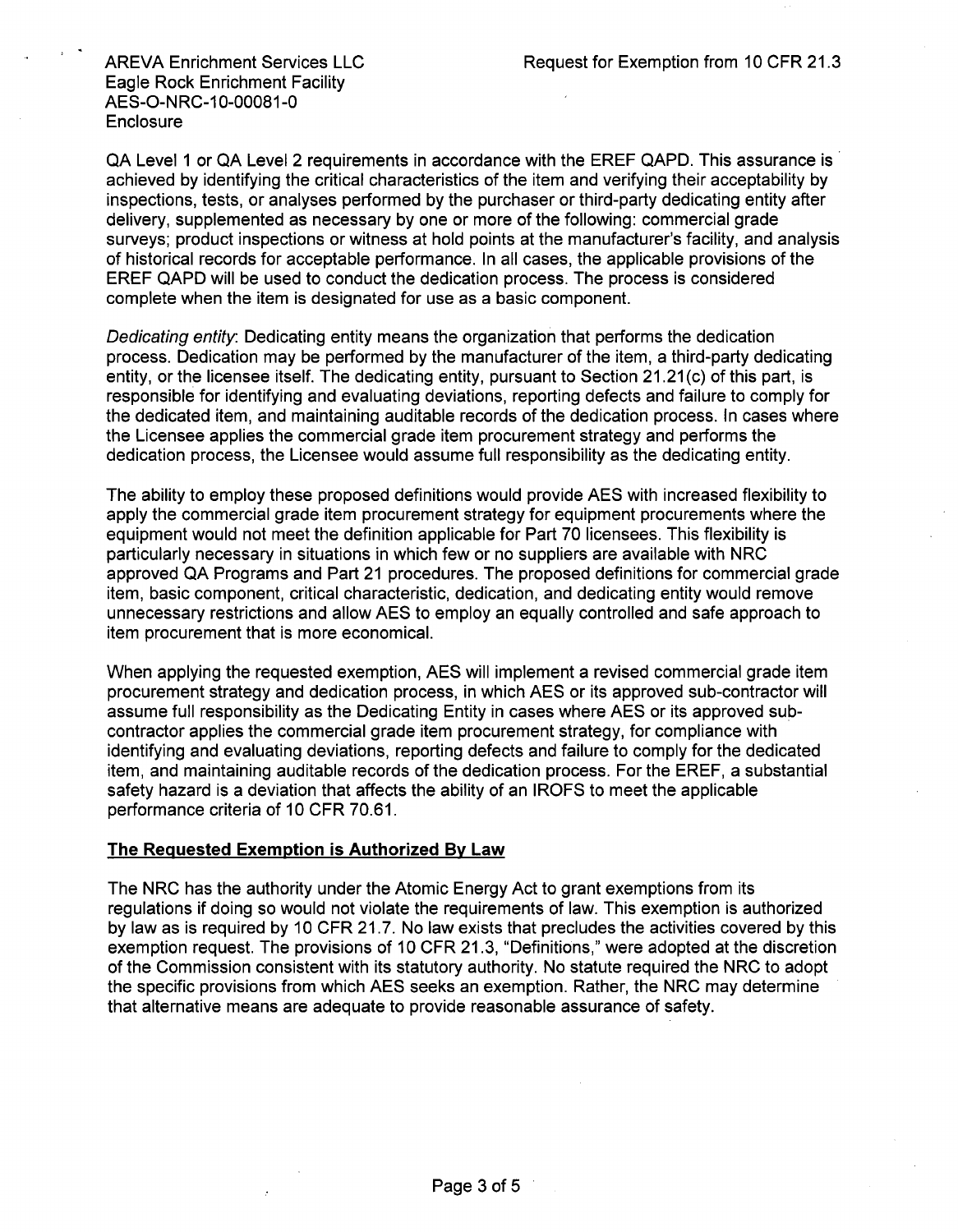## The Requested Exemption Will Not Endanger Life, Property, or the Common Defense and **Security**

In adopting the revised definition of commercial grade item for nuclear power plants in 1995, the Commission determined that a commercial grade item, when properly and successfully dedicated, is deemed by the NRC to be equivalent in its safety function performance to the same or similar item designed and manufactured under a Part 50 Appendix B quality assurance program. See Federal Register, Volume 60, page 48372 (September 19, 1995). Since then, procurement of commercial grade items using the more flexible definition of commercial grade item has been successfully implemented by 10 CFR 50 licensees. As a result, implementation of a similar procurement process by AES under Part 70 also will not endanger life, property, or the common defense and security.

## The Requested Exemption is in the Public Interest

The requested exemption is in the public interest, because it will allow **AES** to implement a controlled and safe approach to item procurement that will support AES's goal of constructing the EREF in a timely and cost efficient manner. The overall result of not granting the exemption will be increased cost, delayed completion of procurement activities, and the associated economic losses, without any safety benefit.

Therefore, granting the requested exemption is in the public interest.

### Conclusion

As demonstrated above, the use of the revised definitions related to commercial grade items does not adversely affect public health and safety. Therefore, the use of commercial grade items by AES, which are properly dedicated, would be equivalent to those which would be manufactured under an NRC approved quality assurance program. AES is committing to revise its QAPD and to apply this exemption in our commercial grade item procurement strategy. Further, granting this exemption is authorized by law and will not endanger life or property or the common defense and security and is otherwise in the public interest.

Since the provisions of 10 CFR 21.7 are satisfied, the requested exemption should be granted. Approval of the exemption is requested by June 2010 to allow procurement of long lead-time components to proceed consistent with the construction schedule for the EREF.

#### **Commitments**

AES makes the following commitments if the requested exemption is approved:

- 1. Prior to implementing the above commercial grade item procurement strategy and dedication process, AES will submit a revision to the QAPD to specify the different definitions for commercial grade item, basic component, critical characteristics, dedication, and dedicating entity, based on the definitions presented in the above exemption request.
- 2. When applying the requested exemption, AES or its approved sub-contractor will assume full responsibility as the Dedicating Entity in cases where AES or its approved